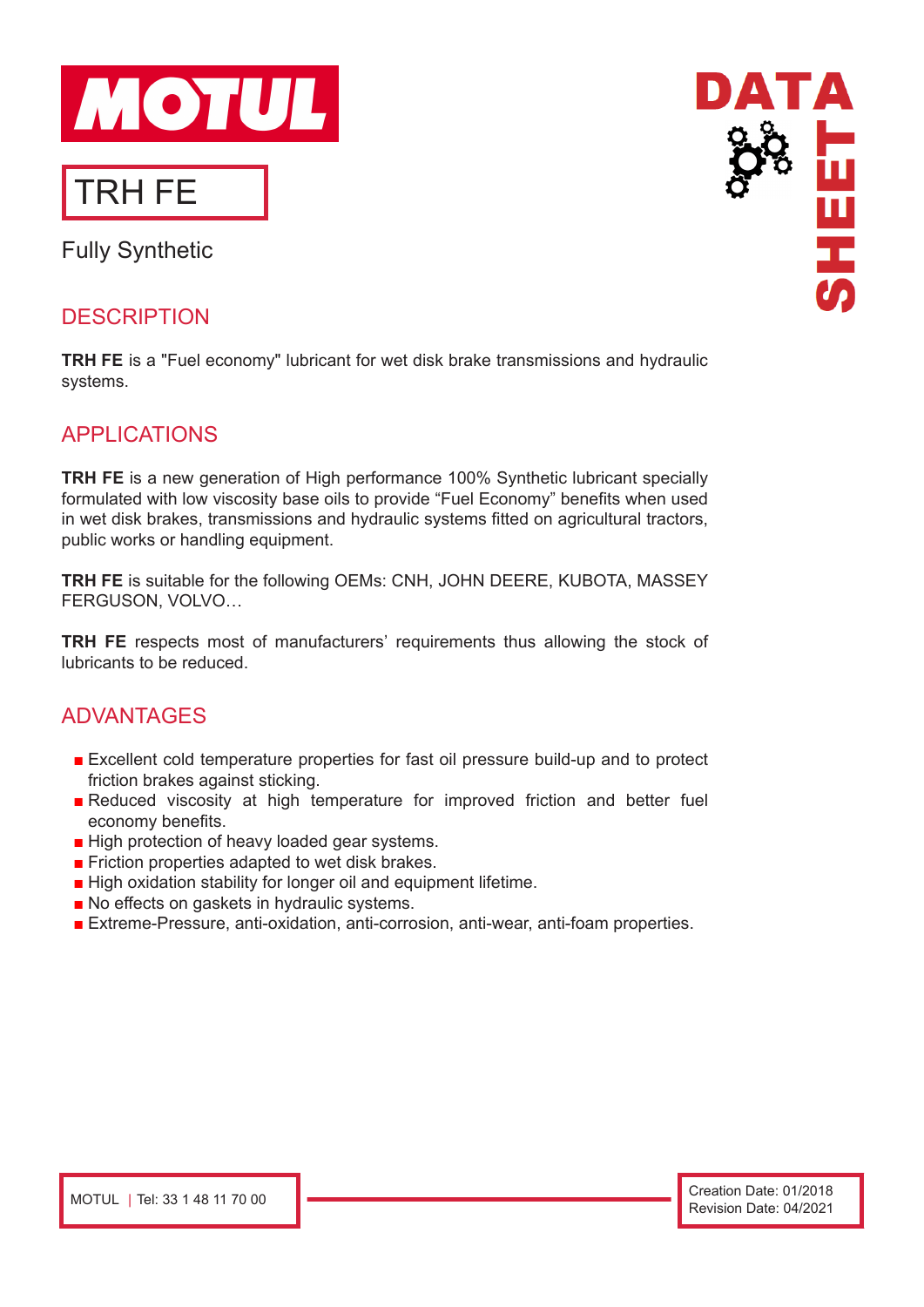

## TECHNICAL CHARACTERISTICS

| <b>CHARACTERISTICS</b>                         | <b>METHOD</b>     | <b>TRH FE</b>            |
|------------------------------------------------|-------------------|--------------------------|
| Density at $20^{\circ}$ C (68 $^{\circ}$ F)    | <b>ASTM D1298</b> | 0.854                    |
| Viscosity at $40^{\circ}$ C (104 $^{\circ}$ F) | <b>ASTM D445</b>  | 40.7 $mm^2/s$            |
| Viscosity at 100°C (212°F)                     | <b>ASTM D445</b>  | $7.6$ mm <sup>2</sup> /s |
| <b>Viscosity Index</b>                         | <b>ASTM D2270</b> | 157.0                    |
| Pour point                                     | <b>ASTM D97</b>   | $-42.0 °C$               |
| Pour point                                     | <b>ASTM D92</b>   | $-44.0 °F$               |
| Flash point                                    | <b>ASTM D92</b>   | 236.0 °C / 457.0 °F      |

## STANDARDS / APPROVALS / PERFORMANCE LEVEL

**TRH FE** meets the following standards:

 $\blacksquare$  API - GL-4

**TRH FE** meets or exceeds the most common specifications and OEM requirements:

- ALLISON TRANSMISSION C-4
- SINOTRUK (CNHTC) CNH MAT 3525
- JOHN DEERE JDM J20C / J20D
- KUBOTA UDT
- MASSEY FERGUSON CMS M1135 / M1141 / M1143 / M1145
- VOLVO CE WB-101 / CE WB-102
- ZFN 13011 / 13025 / 13030

### RECOMMENDATIONS

Oil change: According to manufacturers' requirements and to be adjusted according to your own use.

Can be mixed with equivalent products performances.